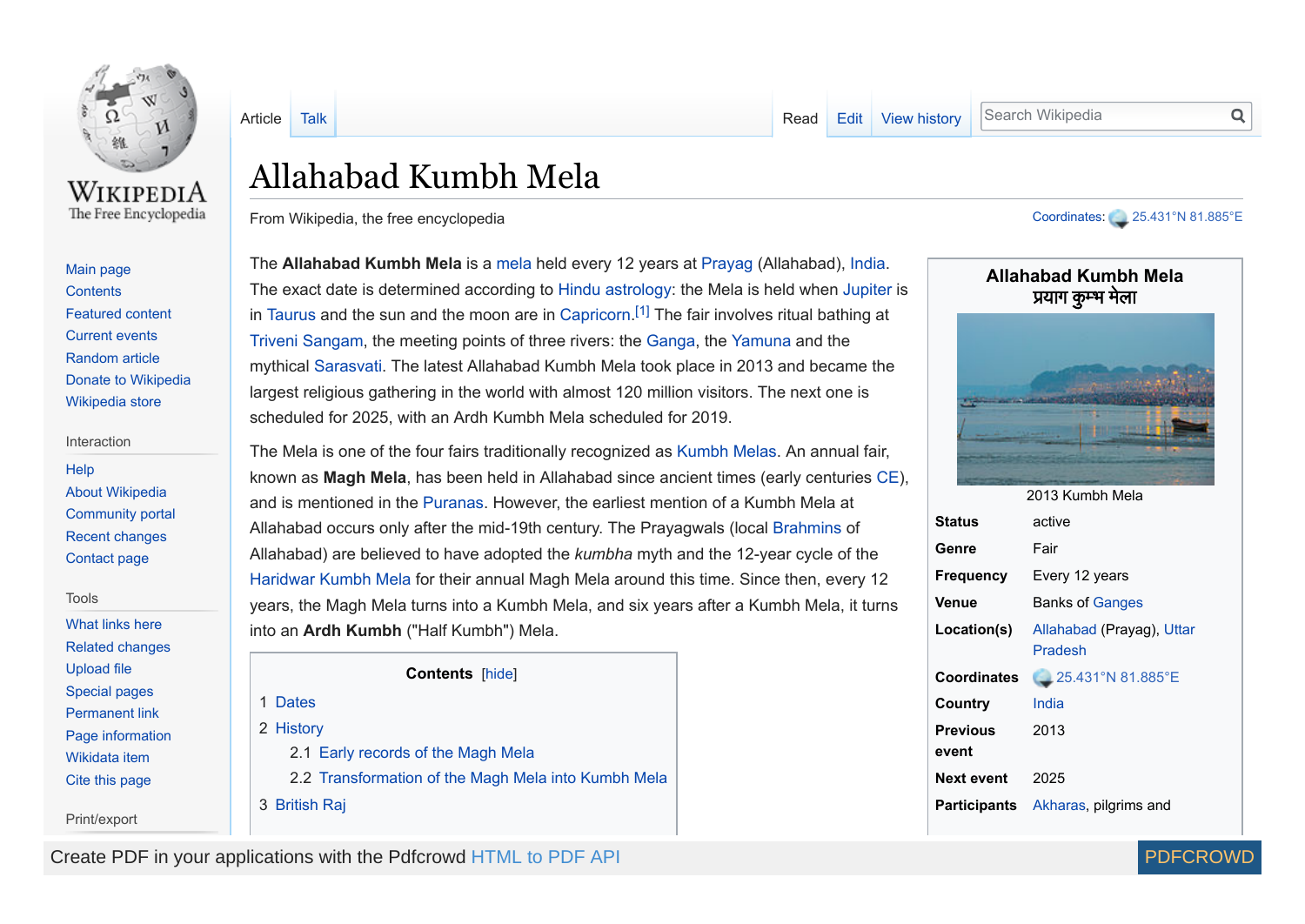[Create a book](https://en.wikipedia.org/w/index.php?title=Special:Book&bookcmd=book_creator&referer=Allahabad+Kumbh+Mela) [Download as PDF](https://en.wikipedia.org/w/index.php?title=Special:ElectronPdf&page=Allahabad+Kumbh+Mela&action=show-download-screen)

[Printable version](https://en.wikipedia.org/w/index.php?title=Allahabad_Kumbh_Mela&printable=yes)

In other projects

[Wikimedia Commons](https://commons.wikimedia.org/wiki/Category:Kumbh_Mela_in_Allahabad)

Languages

</del>[Add links](https://www.wikidata.org/wiki/Special:EntityPage/Q24943353#sitelinks-wikipedia)

A

| 4 Independent India |
|---------------------|
| 5 Stampedes         |
| 6 See also          |
| 7 References        |
| 7.1 Bibliography    |
| 8 External links    |
|                     |

<span id="page-1-6"></span>merchants **Sponsor** Government of India **Website** [kumbhmelaallahabad.gov.in](http://kumbhmelaallahabad.gov.in/) &

### <span id="page-1-0"></span>Dates [ [edit](https://en.wikipedia.org/w/index.php?title=Allahabad_Kumbh_Mela&action=edit§ion=1) ]

<span id="page-1-3"></span>The Kumbh Mela at Allahabad is held in the month of [Magh](https://en.wikipedia.org/wiki/Magha_(month)) when [Jupiter](https://en.wikipedia.org/wiki/Jupiter_(astrology)) is in [Aries](https://en.wikipedia.org/wiki/Aries_(astrology)), and [Sun](https://en.wikipedia.org/wiki/Sun_(astrology)) and [Moon](https://en.wikipedia.org/wiki/Moon_(astrology)) are in [Capricorn](https://en.wikipedia.org/wiki/Capricorn_(astrology)); or Jupiter is in [Taurus,](https://en.wikipedia.org/wiki/Taurus_(astrology)) and Sun in Capricorn.<sup>[\[2\]](#page-7-0)</sup> However, at times this astrological combiniation (*Kumbh Yoga*) does not coincide with the month of Magh. In such a case, the mela is still held in Magh. For example, the 1989 Kumbh Mela should have begun in mid-March according to astrological calculations; however, it started in January.<sup>[\[3\]](#page-7-1)</sup>

<span id="page-1-5"></span><span id="page-1-4"></span>There have been multiple incidences of Hindu astrologers disagreeing over the exact condition that ushers in a mela. As a result, fairs claimed to be Kumbh Melas have been at the same place in successive years. For example, 1941 and 1942 in Allahabad; and again, 1965 and 1966 in Allahabad.<sup>[\[3\]](#page-7-1)</sup>

# <span id="page-1-1"></span> $H$ **istory** [ [edit](https://en.wikipedia.org/w/index.php?title=Allahabad_Kumbh_Mela&action=edit§ion=2) ]

According to [Hindu mythology](https://en.wikipedia.org/wiki/Hindu_mythology), [Vishnu](https://en.wikipedia.org/wiki/Vishnu) dropped drops of [amrita](https://en.wikipedia.org/wiki/Amrita) (the drink of immortality) at four places, while transporting it in a *[kumbha](https://en.wikipedia.org/wiki/Kumbha)* (pot). These four places, including Prayag, are identified as the present-day sites of the Kumbh Mela. The river-side fair at Allahabad is centuries old, but its association with the *kumbha* myth and a 12-year old cycle dates back to the 19th century. The priests of Prayag borrowed these concepts from the [Haridwar Kumbh Mela](https://en.wikipedia.org/wiki/Haridwar_Kumbh_Mela) and applied it to their local Magh Mela, an annual celebration. The Magh Mela probably dates back to the early centuries CE, and has been mentioned in several [Puranas](https://en.wikipedia.org/wiki/Purana).<sup>[\[4\]](#page-7-2)</sup>

### <span id="page-1-2"></span>**Early records of the Magh Mela** [ [edit](https://en.wikipedia.org/w/index.php?title=Allahabad_Kumbh_Mela&action=edit§ion=3) ]

The writings of the Chinese traveler [Xuanzang](https://en.wikipedia.org/wiki/Xuanzang) (Hiuen Tsang) possibly contain a reference to an ancient version of this fair in 644 CE. Xuanzang mentions that Emperor [Shiladitya](https://en.wikipedia.org/wiki/Shiladitya) (identified with [Harsha\)](https://en.wikipedia.org/wiki/Harsha) distributed his wealth among the public once every five years; his treasury was then replenished by his vassals. He describes such a ritual at a site located at the confluence of two rivers, in the kingdom of Po-lo-ye-kia (identified with Prayaga). He also mentions that many hundreds take a bath at the confluence of two rivers, to wash away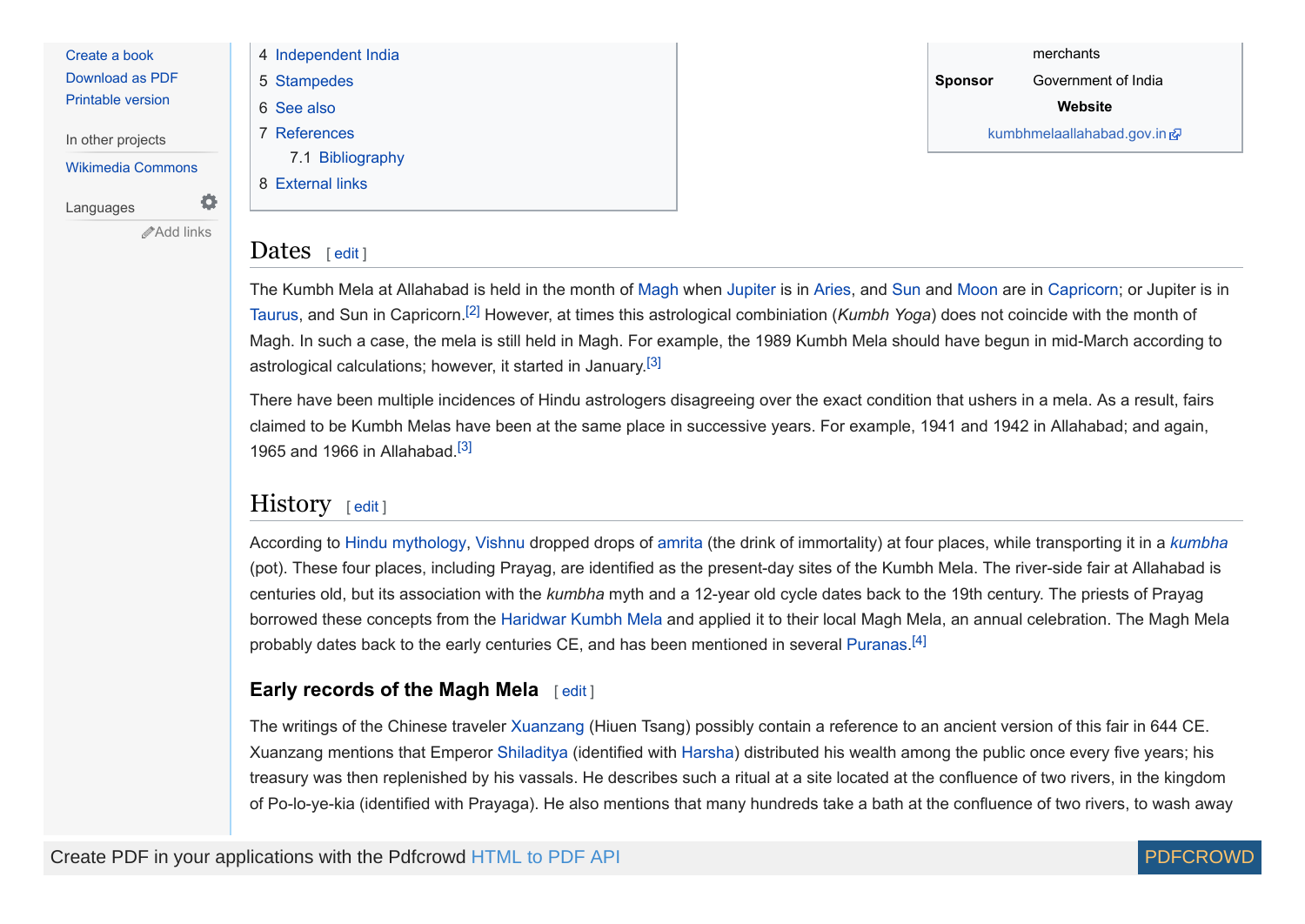<span id="page-2-2"></span>their sins.<sup>[\[5\]](#page-7-3)</sup> According to some scholars, this is earliest surviving historical account of the Kumbh Mela or its predecessor.<sup>[\[6\]](#page-7-4)[\[7\]](#page-7-5)[\[8\]](#page-7-6)</sup> However, Australian researcher Kama Maclean notes that the Xuanzang reference is about an event that happened every 5 years (and not 12 years), and might have been a Buddhist celebration (since Harsha was a Buddhist emperor).[\[9\]](#page-7-7)

<span id="page-2-6"></span>A common conception, advocated by the [akharas,](https://en.wikipedia.org/wiki/Akhara) is that [Adi Shankara](https://en.wikipedia.org/wiki/Adi_Shankara) started the Kumbh Mela at Prayag in the 8th century, to facilitate meeting of holy men from different regions. However, academics doubt the authenticity of this claim.<sup>[\[10\]](#page-7-8)</sup>

There is no record of a Kumbh Mela or a 12-year cycle at Allahabad before the 19th century. The *Prayag Mahatmya* section of the *[Matsya Purana](https://en.wikipedia.org/wiki/Matsya_Purana)* states the exalted holiness of Prayag in the Magha month, but does not mention any "Kumbh Mela".[\[11\]](#page-7-9) [Bengal](https://en.wikipedia.org/wiki/Bengal)'s prominent spiritual leader [Chaitanya](https://en.wikipedia.org/wiki/Chaitanya_Mahaprabhu) visited Prayag in 1514, and participated in a bath on the [Makara Sankranti.](https://en.wikipedia.org/wiki/Makara_Sankranti) The [Bengali language](https://en.wikipedia.org/wiki/Bengali_language) source *[Chaitanya Charitamrita](https://en.wikipedia.org/wiki/Chaitanya_Charitamrita)* mentions that he visited a Magh Mela (and not a Kumbh Mela). The 16th century *[Ramcharitmanas](https://en.wikipedia.org/wiki/Ramcharitmanas)* of [Tulsidas](https://en.wikipedia.org/wiki/Tulsidas) mentions the mela in Allahabad as an annual one, but does not contain any reference to a 12-year cycle. *Tabaqat-i-Akbari* (c. 1590s) of [Nizamuddin Ahmad](https://en.wikipedia.org/wiki/Nizamuddin_Ahmad) also mentions that the mela as annual. It states that after the [rabi](https://en.wikipedia.org/wiki/Rabi_crop) harvest, Hindus came to the Triveni Sangam in such large numbers that the jungles and the plains were not sufficient to hold them. *[Ain-i-Akbari](https://en.wikipedia.org/wiki/Ain-i-Akbari)*, also from the 16th century, mentions that Prayag is especially holy in the month of [Magha](https://en.wikipedia.org/wiki/Magha_(month)). *[Khulasat-ut-Tawarikh](https://en.wikipedia.org/wiki/Khulasat-ut-Tawarikh)* (c. 1695-1699) uses the term "Kumbh Mela" to describe only the Mela at Haridwar; it only mentions the existence of an annual Mela at Allahabad. *[Yadgar-i-Bahaduri](https://en.wikipedia.org/wiki/Yadgar-i-Bahaduri)* (1834 CE) similarly mentions that the mela at Prayag is held every winter in Magha, when the sun enters the Capricorn.<sup>[\[3\]](#page-7-1)</sup>

The [British East India Company](https://en.wikipedia.org/wiki/British_East_India_Company) gained control of the Prayag area after the [Treaty of Allahabad](https://en.wikipedia.org/wiki/Treaty_of_Allahabad) in 1765. The early British records contain detailed information about the annual Magh Mela at Allahabad, collected for tax-related and administrative purposes. But none of these records call the mela by the name "Kumbh", nor do they suggest any specific significance (such as larger crowds) to a Mela held every 12th year. In contrast, there are multiple references to the name "Kumbh Mela" as well as a 12-year cycle for the [Haridwar Kumbh Mela.](https://en.wikipedia.org/wiki/Haridwar_Kumbh_Mela) There are several records of applications from Hindu princes seeking tax-free attendance at the Mela at Allahabad. Again, all of these describe the mela as an annual one. Bholanath Chunder (1869) of [Asiatic Society](https://en.wikipedia.org/wiki/The_Asiatic_Society) also mentions "the especial great mela" at Allahabad as an annual one, held in January.<sup>[\[3\]](#page-7-1)[\[12\]](#page-7-10)</sup>

Some of the Company-era Magh Melas include:

#### **1790**

<span id="page-2-10"></span><span id="page-2-9"></span><span id="page-2-1"></span>A letter from [Scindia](https://en.wikipedia.org/wiki/Mahadaji_Shinde) praises a Muslim named Mir Muhammad Amjad for rendering good service to Hindu pilgrims from the Deccan. Amjad was an officer of Asaf-ud-daula.<sup>[\[13\]](#page-7-11)</sup> [Asaf-ud-Daula,](https://en.wikipedia.org/wiki/Asaf-ud-Daula) the [Nawab of Awadh](https://en.wikipedia.org/wiki/Nawab_of_Awadh), greatly reduced the pilgrim tax this year.<sup>[\[14\]](#page-7-12)</sup>

**1801**

<span id="page-2-11"></span><span id="page-2-8"></span><span id="page-2-7"></span><span id="page-2-5"></span><span id="page-2-4"></span><span id="page-2-3"></span><span id="page-2-0"></span>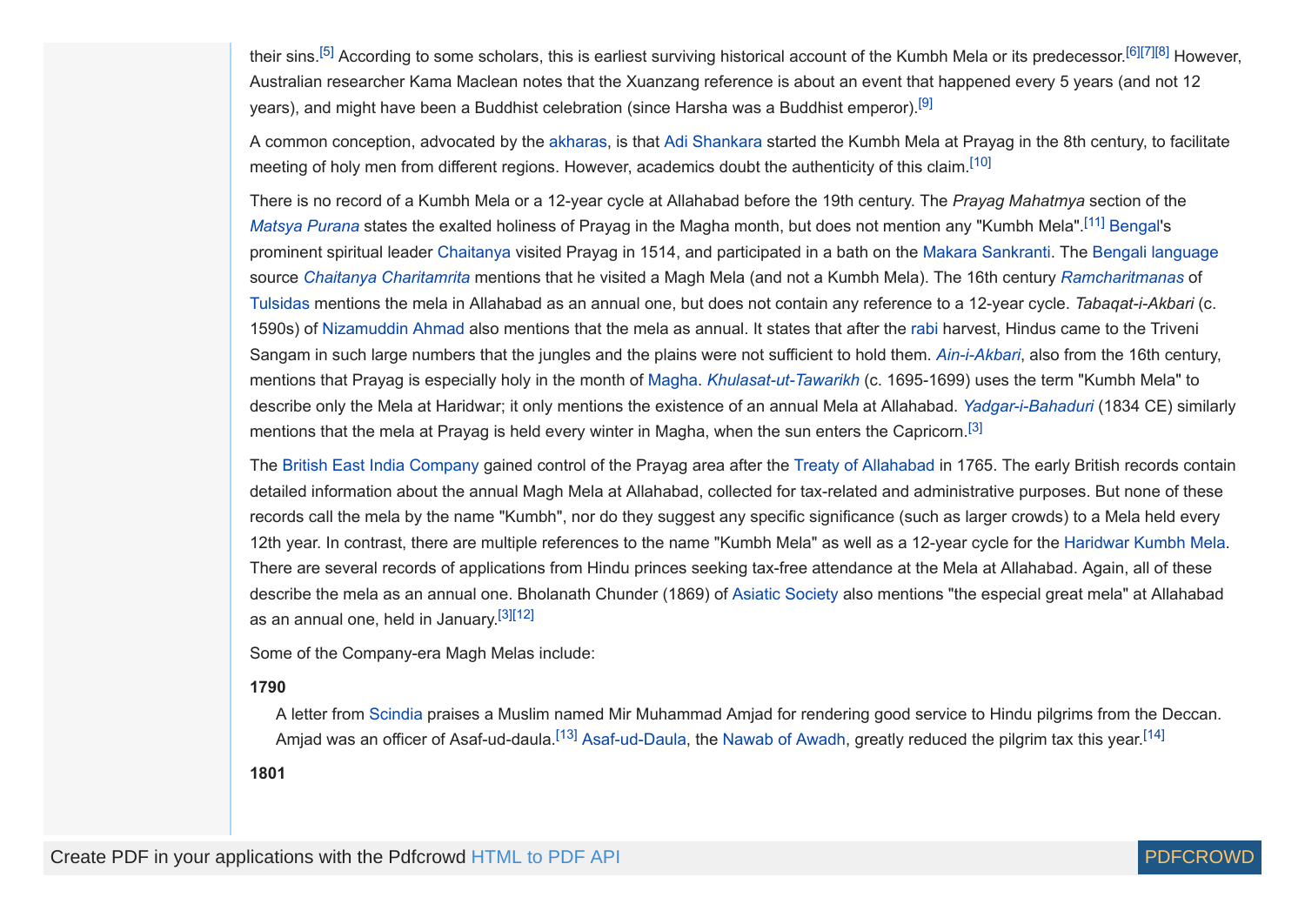<span id="page-3-1"></span>The Company outsourced the tax collection at the mela to a native to escape the complexity of the tax system as well as the accusations of profiting from the non-Christian practices.<sup>[\[3\]](#page-7-1)</sup>

#### **1806**

<span id="page-3-2"></span>The Company took over the pilgrim tax collection, and imposed a tax of  $\bar{x}$  1 for anyone who wanted to bathe at the Mela. Fanny Parkes wrote that the tax was severe: in those days 1 rupee was enough to keep a man "in comfort for one month".[\[15\]](#page-7-13)

#### **1808**

<span id="page-3-3"></span>The Company announced waiving of pilgrim taxes for native soldiers wishing to bathe at Allahabad. This move was intended at strengthening their loyalty to the British government.<sup>[\[16\]](#page-7-14)</sup>

#### **1833**

<span id="page-3-5"></span>Bishunath Singh, the prince of [Rewa](https://en.wikipedia.org/wiki/Rewa_State), refused to pay tax on the grounds that he did not take a bath. However, the local British Collector sent Rewa a tax bill of  $\bar{x}$  5,490 (a hefty amount in those days), on the basis that he had employed Prayagwals, and people in his retinue had their heads tonsured.[\[17\]](#page-7-15)

#### **1836**

<span id="page-3-6"></span>The Raja of Rewa requested the British to grant an tax exemption for his 5000-strong retinue. The British agreed to grant an exemption only for 1000 people. An angry Raja abandoned his trip to Allahabad.<sup>[\[17\]](#page-7-15)</sup>

#### **1840**

<span id="page-3-4"></span>The British abolished the pilgrim taxes as "a measure calculated to augment the popularity of Government... in these disaffected times" $[16]$ 

<span id="page-3-8"></span><span id="page-3-7"></span>A huge number of people attended the Magh Mela that year. A stampede occurred, in which 2 people were killed and another 2 were injured.<sup>[\[18\]](#page-7-16)</sup>

Like the Haridwar mela, the Prayag mela also had a mercantile component, but on a far smaller scale. European traveler Charles James C. Davidson visited the fair twice, and described it in his book *Diary of Travels and Adventures in Upper India* (1843). According to him, the wares put up for sale at the mela were low-value items "usually found in all Indian fairs".[\[19\]](#page-7-17)

#### <span id="page-3-0"></span>**Transformation of the Magh Mela into Kumbh Mela** [ [edit](https://en.wikipedia.org/w/index.php?title=Allahabad_Kumbh_Mela&action=edit§ion=4) ]

It is difficult to determine the exact year in which the Magh Mela was first celebrated as a Kumbh Mela. The 1870 fair at Allahabad is the earliest fair that is described as a "Kumbh Mela" by contemporary sources. The previous Kumbh Mela would have been scheduled in 1858; but that year, no fair was held in Allahabad because of disturbances resulting from the [1857 uprising](https://en.wikipedia.org/wiki/1857_uprising). Before that, a Kumbh Mela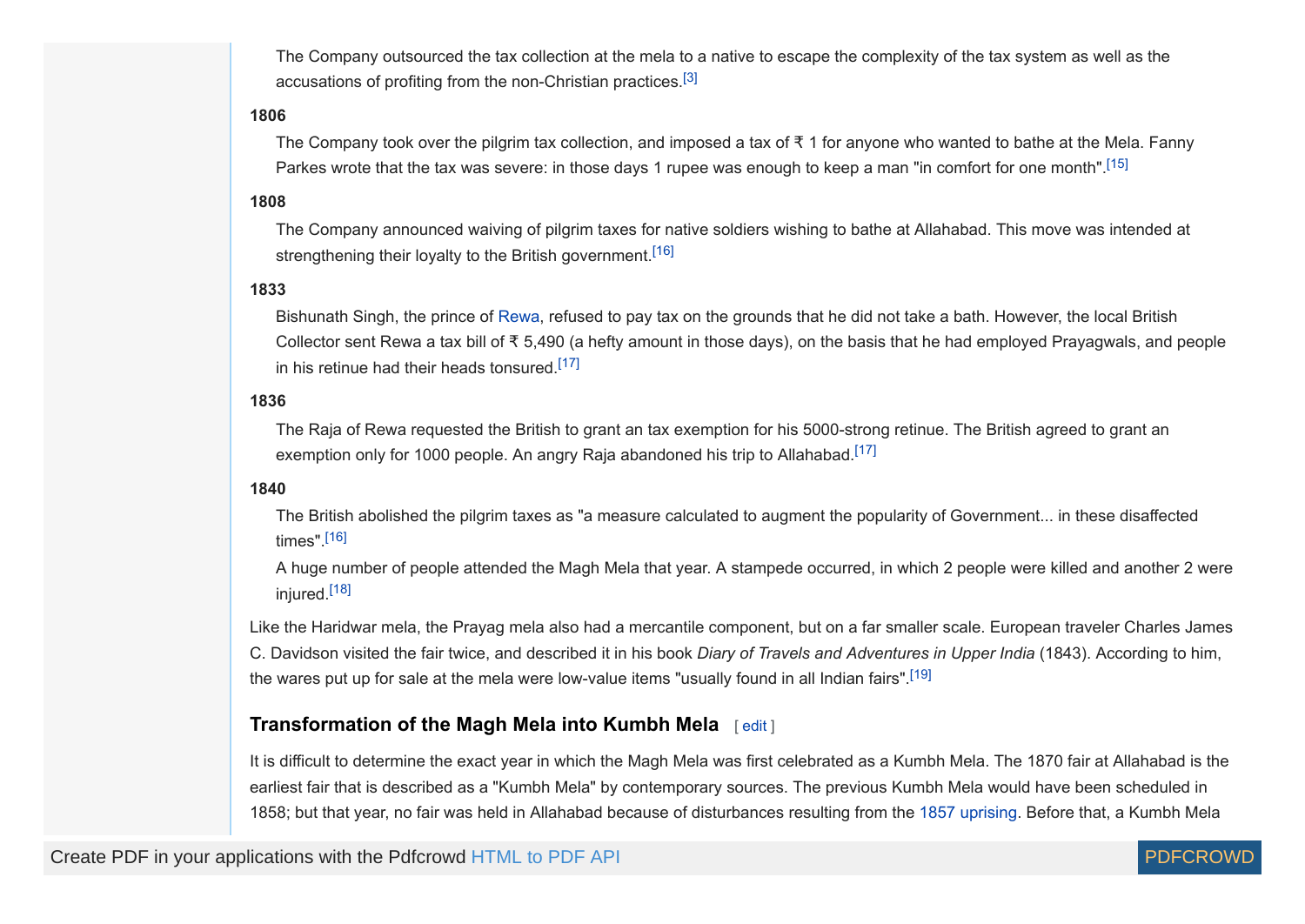would have been held in 1846, but there are no records to suggest this. In 1874, G. H. M. Ricketts — the Commissioner of Allahabad wrote that the fair became more sacred every seventh year, and attracted a larger number of pilgrims and merchants. Beyond this, he wrote, the administration had little knowledge of the factors that resulted in increased or decreased attendance at the fair in a given year.<sup>[\[3\]](#page-7-1)</sup>

<span id="page-4-1"></span>The earliest reference to a Kumbh Mela at Allahabad is from a British report of 1868. In this report, G. H. M. Ricketts (then the Magistrate of Allahabad) discusses the need for sanitation controls at the "Coomb fair" (Kumbh Mela) to be held in 1870. He also mentions that he had witnessed huge crowd at an "Ad Coomb" (Ardh Kumbh) four years earlier. In his report on the 1870 Magh Mela, the Commissioner of Allahabad J. C. Robertson also stated that this year's fair was a "Koombh". This report is also the earliest extant source that mentions a [procession](https://en.wikipedia.org/wiki/Peshwai_Procession) of sadhus at Allahabad; this procession occurs only during a Kumbh Mela, and not during a Magh Mela.<sup>[\[3\]](#page-7-1)</sup>

Historian Kama Maclean hypothesizes that the 1870 Mela was the first fair at Allahabad to be called a "Kumbh Mela". Historically, the Magh Mela has been an important source of income for the Prayagwal Brahmins of Allahabad. The British attempts to profit from the Mela brought the Company into direct conflict with the Prayagwals. Even after the Company abolished the pilgrim tax in 1840, it continued to levy taxes on traders and service providers (such as barbers) at the Mela. Besides, the Prayagwals disliked the presence of [Christian missionaries](https://en.wikipedia.org/wiki/Mission_(Christianity)) at the Mela. Before the outbreak of the 1857 uprising at Allahabad, they had been contributing to the unrest in Allahabad by spreading propaganda that the British aimed to convert Indians to Christianity. In June 1857, when soldiers of the Sixth Native Infantry mutined, the Prayagwals joined them. They destroyed local churches and the mission press. When [General Neill](https://en.wikipedia.org/wiki/James_George_Smith_Neill) entered Allahabad, he attacked Prayagwal settlements; several Prayagwals were hanged, and many others were forced to flee the city. After the rebellion was crushed, the British government confiscated their lands. Under these turbulent circumstances, no fair was held at Allahabad in 1858. The Prayagwals, in their bid to revive the importance of their *[tirtha](https://en.wikipedia.org/wiki/Tirtha_(Hinduism))* and attract more pilgrims, could have adapted the "Kumbh" concept from Haridwar and applied it to their own Mela. Thus, the first known Kumbh Mela was held at Allahabad 12 years later, in 1870.[\[3\]](#page-7-1)

# <span id="page-4-3"></span><span id="page-4-0"></span>British Raj  $[edit]$  $[edit]$  $[edit]$

Mid-19th century onwards, the expanding road and [railway](https://en.wikipedia.org/wiki/History_of_rail_transport_in_India) networks helped increased the attendance at the Mela.<sup>[\[3\]](#page-7-1)</sup> Many newly prosperous villagers started attending the Mela a status symbol, and documented their claimed lineages in the registers of the Pryagwals. Many also documented their land ownership claims in these registers, so that these could be used in court cases, in case of any disputes.[\[20\]](#page-7-18)

<span id="page-4-5"></span>**Ardha Kumbh Mela, 1888**

<span id="page-4-4"></span><span id="page-4-2"></span>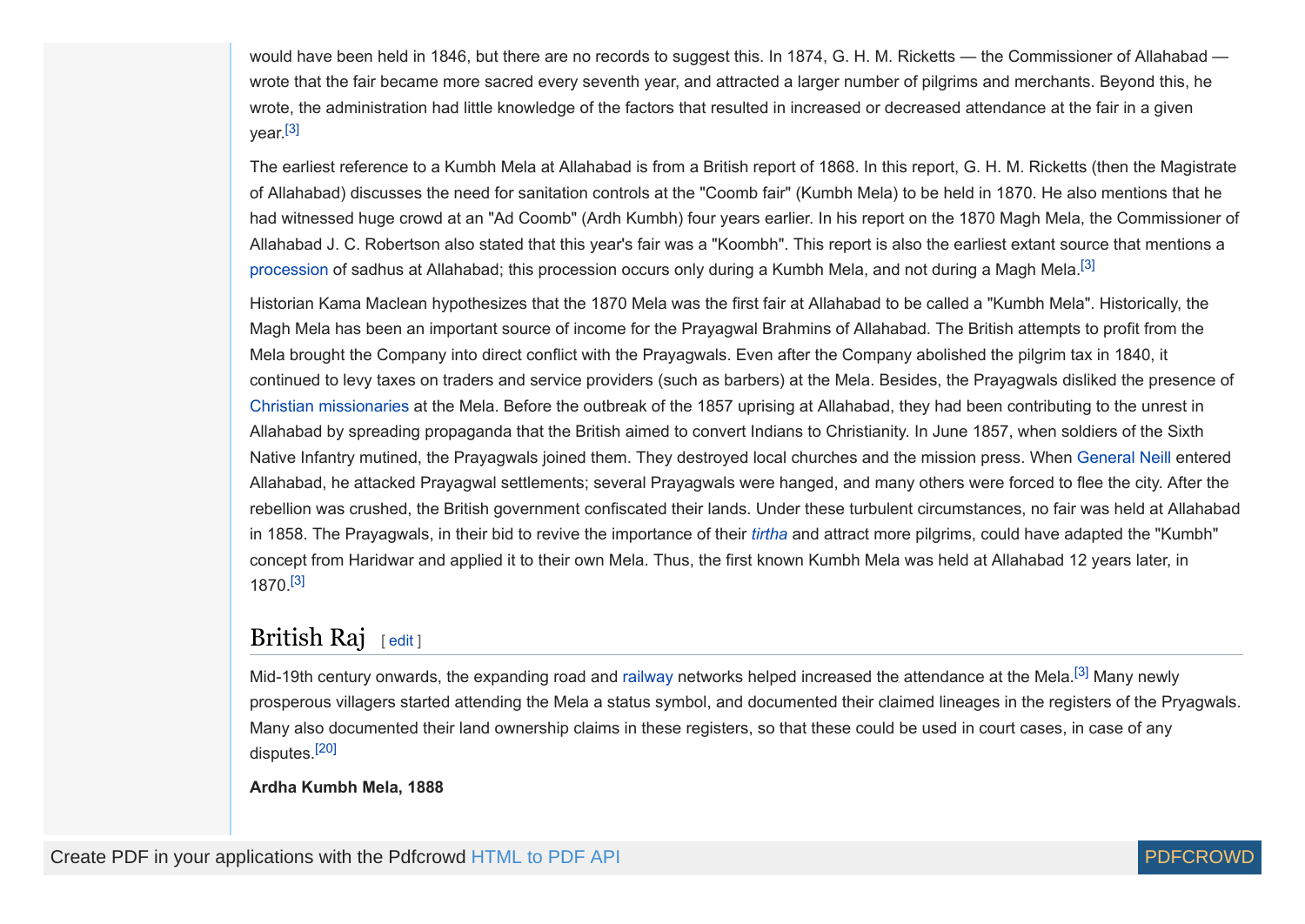A Christian missionary asked the government not to get involved in organization of Kumbh Mela as it made them complicit in idoltary. However, the Magistrate of Allahabad refused to oblige, arguing that the British involvement was necessary to keep the militarized Sadhus under control.[\[16\]](#page-7-14)

<span id="page-5-4"></span><span id="page-5-1"></span>*Prayag Samachar*, a newsletter, blamed Muslims for lighting a fire at the mela.<sup>[\[13\]](#page-7-11)</sup>

<span id="page-5-5"></span>District Magistrate Porter tried to ban nudity, arguing that no Hindu scriptures authorized it. He was supported by the Commissioner of Allahabad, but Lieutenant Governor Auckland Colvin rejected the idea. Colvin, a former Magistrate of Allahabad, argued that there was no need to interfere in a Hindu ceremony which only the Hindus needed to attend.<sup>[\[21\]](#page-7-19)</sup>

#### **Kumbh Mela, 1894**

<span id="page-5-6"></span>According to [Paramahansa Yogananda](https://en.wikipedia.org/wiki/Paramahansa_Yogananda) in his work the *[Autobiography of a Yogi](https://en.wikipedia.org/wiki/Autobiography_of_a_Yogi)*, it was during the Kumbh Mela in January 1894 at Prayag that his Guru [Sri Yukteswar](https://en.wikipedia.org/wiki/Sri_Yukteswar) met [Mahavatar Babaji](https://en.wikipedia.org/wiki/Mahavatar_Babaji) for the first time.[\[22\]](#page-7-20)

#### **Kumbh Mela, 1906**

In 1905, a group of prayagwals ceased eating at a charitable feast due to presence of a Muslim police officer. *Prayag Samachar*, which frequently voiced anti-Muslim sentiments, urged the government to ban Muslim police from the area. The British officials believed that Muslim officers were more effective in controlling the mela, because of their indifference to holy men and superstitions found at the festival [\[13\]](#page-7-11)

<span id="page-5-2"></span>A clash between the Naga Sadhus occurred at the 1906 Mela. The police ordered a cavalry charge to break up the conflict.[\[23\]](#page-7-21)

#### **Kumbh Mela, 1942**

In 1941, the Government banned sale of tickets intending to travel to Allahabad during 4 January - 4 February 1942. Due to Japan's entry into the [World War II,](https://en.wikipedia.org/wiki/World_War_II) the Government wanted to keep the number of attendees low. There were rumours that Japan was going to bomb Allahabad.[\[24\]](#page-7-22)

<span id="page-5-8"></span><span id="page-5-3"></span>Also, in 1941, Daraganj-based Mahanirvani Akhara asked the Government to ban the presence of non-Hindus (Muslim police and Christian missionaries) at the mela. The Akhara also expressed displeasure with granting of official licenses to "gambling carnivals" at the mela. $[13]$ 

# <span id="page-5-0"></span>Independent India [ [edit](https://en.wikipedia.org/w/index.php?title=Allahabad_Kumbh_Mela&action=edit§ion=6)]

#### **Kumbh Mela, 1954**

<span id="page-5-9"></span>Around 800 people were killed in the [1954 Kumbh Mela stampede](https://en.wikipedia.org/wiki/1954_Kumbh_Mela_stampede) on 3 February 1954. Around 5 million pilgrims had visited the festival that year.<sup>[\[25\]](#page-7-23)</sup>

<span id="page-5-7"></span>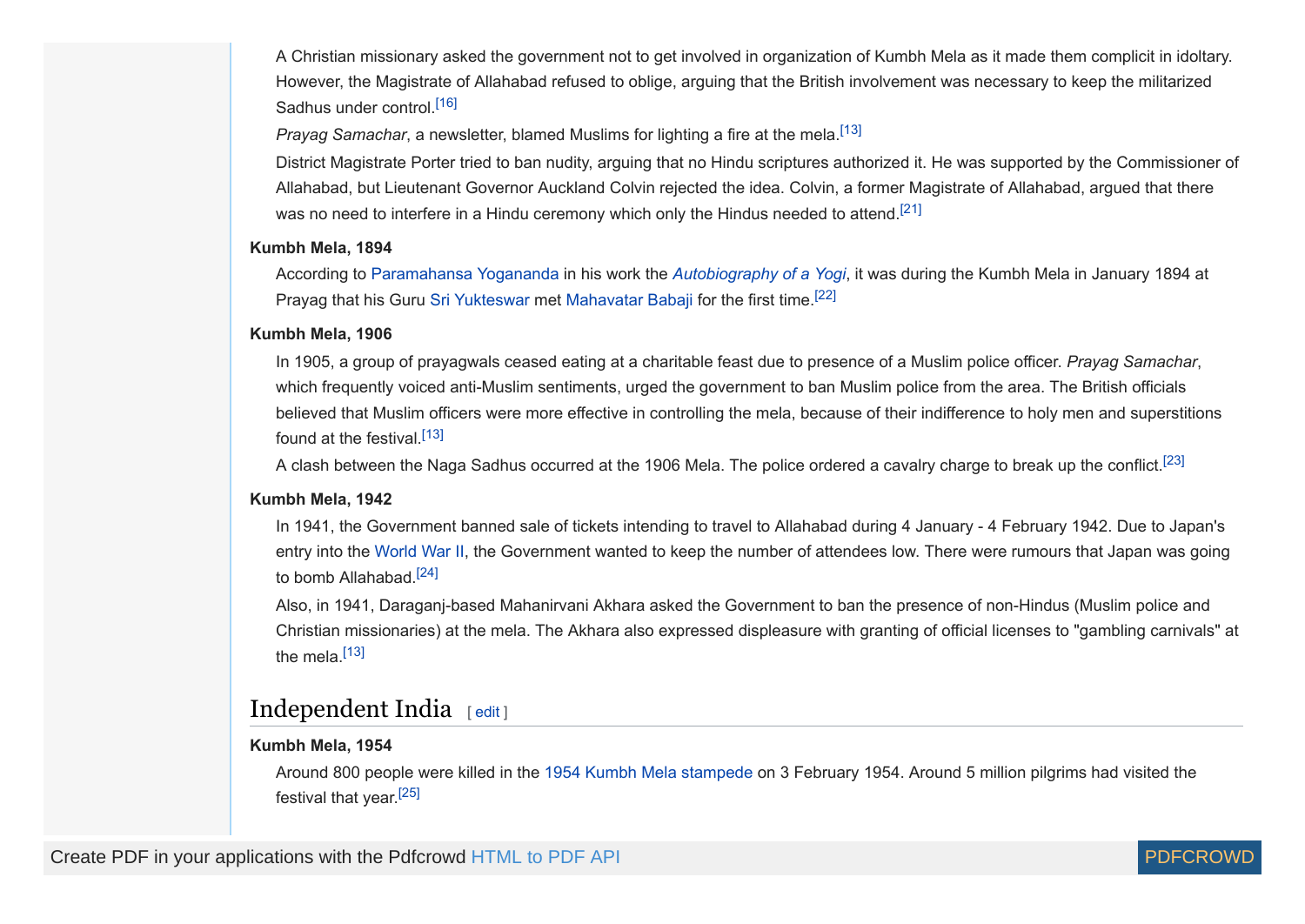#### **Ardh Kumbh Mela, 2007**

<span id="page-6-4"></span>More than 70 million people visited Ardh Kumbh Mela at Prayag during a 45-day period.[\[26\]](#page-7-24)[*[dubious](https://en.wikipedia.org/wiki/Wikipedia:Accuracy_dispute#Disputed_statement) – [discuss](https://en.wikipedia.org/wiki/Talk:Allahabad_Kumbh_Mela#Dubious)*]

#### **Kumbh Mela, 2013**

<span id="page-6-8"></span><span id="page-6-7"></span><span id="page-6-6"></span><span id="page-6-5"></span>An estimated 120 million people visited Maha Kumbh Mela in 2013 in [Allahabad](https://en.wikipedia.org/wiki/Allahabad) over a two-month period,<sup>[\[27\]](#page-7-25)[\[28\]](#page-7-26)</sup> including over 30 million on a single day, on 10 February 2013 (the day of [Mauni Amavasya](https://en.wikipedia.org/wiki/Amavasya)).[\[29\]](#page-7-27)[\[30\]\[](#page-7-28)*[dubious](https://en.wikipedia.org/wiki/Wikipedia:Accuracy_dispute#Disputed_statement) – [discuss](https://en.wikipedia.org/wiki/Talk:Allahabad_Kumbh_Mela#Dubious)*]

#### **Ardh Kumbh Mela, 2019**

<span id="page-6-10"></span><span id="page-6-9"></span>品 Procession of sadhus at the 2001 Kumbh Mela

Around ₹2,500 crore will be allotted by the state government for the Ardh Kumbh 2019, over two times more than it had spent on the last Kumbh held in 2013. About 199 projects of 16

government departments are underway under four phases which includes a six-lane bridge over the [Ganges](https://en.wikipedia.org/wiki/Ganges) and a four-lane railway over-bridge worth ₹275. The Public Works Department has to execute projects worth ₹430 crore including building an inner ring road in the city. ₹210 crore would be spent on safe drinking water facilities and ₹60 crore to electrify the Kumbh area. Focus is also laid on solid waste management to ensure that Ganga water is not contaminated and putting up LED lights.<sup>[\[31\]](#page-7-29)</sup> Moreover, widening and beatification of 18 roads and 25 road crossings is being done with the deadline of October 2017.[\[32\]](#page-7-30)

### <span id="page-6-1"></span>Stampedes  $[edit]$  $[edit]$  $[edit]$

<span id="page-6-11"></span>Several [stampedes](https://en.wikipedia.org/wiki/Stampede) have occurred at the Allahabad Kumbh Mela, in 1840, 1906, [1954,](https://en.wikipedia.org/wiki/1954_Kumbh_Mela_stampede) 1986 and [2013](https://en.wikipedia.org/wiki/2013_Kumbh_Mela_stampede). The deadliest of these was the 1954 stampede, which left 800 people dead.<sup>[\[33\]](#page-7-31)</sup>

### <span id="page-6-2"></span>See also  $[edit]$  $[edit]$  $[edit]$

- [1954 Kumbh Mela stampede](https://en.wikipedia.org/wiki/1954_Kumbh_Mela_stampede)
- [2013 Kumbh Mela stampede](https://en.wikipedia.org/wiki/2013_Kumbh_Mela_stampede)
- [2019 Allahabad Ardh Kumbh Mela](https://en.wikipedia.org/wiki/2019_Allahabad_Ardh_Kumbh_Mela)

### <span id="page-6-3"></span>References [ [edit](https://en.wikipedia.org/w/index.php?title=Allahabad_Kumbh_Mela&action=edit§ion=9) ]

<span id="page-6-0"></span>1. **[^](#page-0-0)** James G. Lochtefeld (2002). *The Illustrated [Encyclopedia](https://books.google.com/books?id=5kl0DYIjUPgC&pg=PA380) of*

*Hinduism: A-M* . The Rosen [Publishing](https://en.wikipedia.org/wiki/Special:BookSources/978-0-8239-3179-8) Group. p. 380. [ISBN](https://en.wikipedia.org/wiki/International_Standard_Book_Number) 978-

[0-8239-3179-8.](https://en.wikipedia.org/wiki/Special:BookSources/978-0-8239-3179-8)

Create PDF in your applications with the Pdfcrowd [HTML to PDF API](https://pdfcrowd.com/doc/api/?ref=pdf) [PDFCROWD](https://pdfcrowd.com/?ref=pdf)

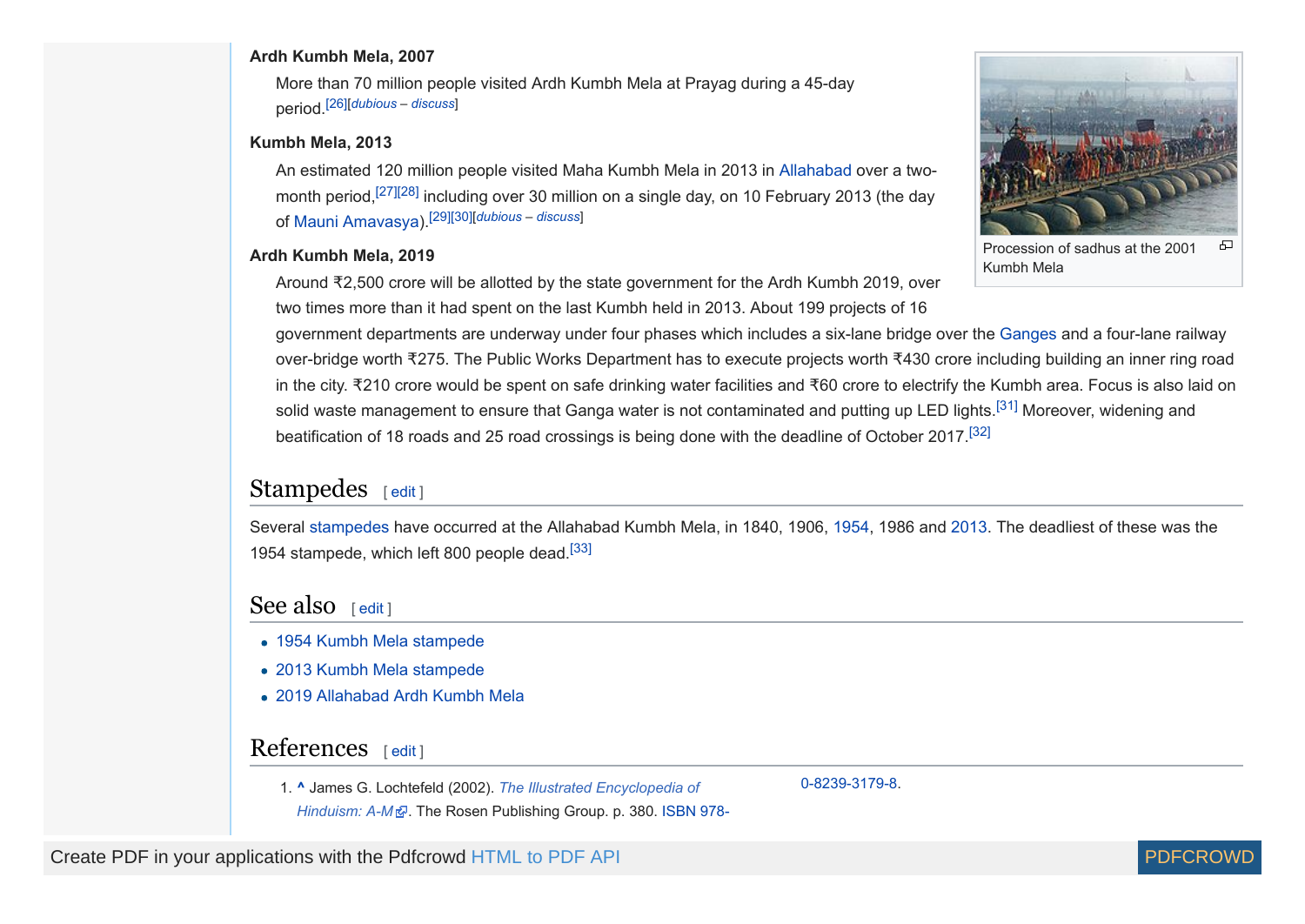- <span id="page-7-0"></span>2. **[^](#page-1-3)** Mela Adhikari Kumbh Mela 2013. "Official Website of Kumbh Mela 2013 [Allahabad](http://kumbhmelaallahabad.gov.in/english/astrological_aspect.html) Uttar Pradesh India" . Retrieved 24 November 2015.
- <span id="page-7-1"></span>3. ^ *[a](#page-1-4) [b](#page-1-5) [c](#page-2-0) [d](#page-2-1) [e](#page-3-1) [f](#page-4-1) [g](#page-4-2) [h](#page-4-3) [i](#page-4-4)* Kama MacLean (August 2003). "Making the Colonial State Work for You: The Modern Beginnings of the Ancient Kumbh Mela in Allahabad". *The Journal of Asian Studies*. **62** (3): 873-905. [doi](https://en.wikipedia.org/wiki/Digital_object_identifier):[10.2307/3591863](https://doi.org/10.2307%2F3591863) . [JSTOR](https://en.wikipedia.org/wiki/JSTOR) [3591863](https://www.jstor.org/stable/3591863) .
- <span id="page-7-2"></span>4. **[^](#page-1-6)** James G. Lochtefeld (2008). "The Kumbh Mela Festival [Processions".](https://books.google.com/books?id=WT2odZ7_d7MC&pg=PA32) In Knut A. Jacobsen. *South Asian Religions on Display: Religious Processions in South Asia and in the Diaspora* . Routledge. p. 70.
- <span id="page-7-3"></span>**5. [^](#page-2-2)** [Buddhist](http://www.sdstate.edu/projectsouthasia/upload/Xuan-Zang-Book-V.pdf) Records of the Western World, Book V **A** [Archived](https://web.archive.org/web/20160304051904/http://www.sdstate.edu/projectsouthasia/upload/Xuan-Zang-Book-V.pdf) **A** March 4, 2016, at the [Wayback](https://en.wikipedia.org/wiki/Wayback_Machine) Machine. by Xuan Zang
- <span id="page-7-4"></span>6. **[^](#page-2-3)** Dilip Kumar Roy; Indira Devi (1955). *Kumbha: India's ageless festival* . [Bharatiya](https://books.google.com/books?id=TtZKAAAAMAAJ) Vidya Bhavan. p. xxii.
- <span id="page-7-5"></span>7. **[^](#page-2-4)** Mark Tully (1992). *No Full [Stops](https://books.google.com/books?id=QUyx_nvsEncC&pg=PT127) in India* . Penguin Books Limited. pp. 127–. [ISBN](https://en.wikipedia.org/wiki/International_Standard_Book_Number) [978-0-14-192775-6](https://en.wikipedia.org/wiki/Special:BookSources/978-0-14-192775-6).
- <span id="page-7-6"></span>8. **[^](#page-2-5)** Mark [Juergensmeyer;](https://books.google.com/books?id=WwJzAwAAQBAJ&pg=PA677) Wade Clark Roof (2011). *Encyclopedia of Global Religion* . SAGE [Publications.](https://en.wikipedia.org/wiki/Special:BookSources/978-1-4522-6656-5) p. 677. [ISBN](https://en.wikipedia.org/wiki/International_Standard_Book_Number) 978-1-4522- 6656-5.
- <span id="page-7-7"></span>9. **[^](#page-2-6)** Vikram Doctor [\(2013-02-10\).](http://articles.economictimes.indiatimes.com/2013-02-10/news/37008284_1_kumbh-mela-prayag-haridwar) "Kumbh mela dates back to mid-19th century, shows research" *R*. Economic Times.
- <span id="page-7-8"></span>10. **[^](#page-2-7)** Maclean 2008, p. 89.
- <span id="page-7-9"></span>11. **[^](#page-2-8)** Maclean 2008, p. 87.
- <span id="page-7-10"></span>12. **[^](#page-2-9)** [Bholanauth](https://archive.org/stream/travelsahindoot00chungoog#page/n336/mode/2up) Chunder (1869). *The travels of a Hindoo to various parts of Bengal and Upper India* . N. Trubner & Co. p. 304.
- <span id="page-7-11"></span>13. ^ *[a](#page-2-10) [b](#page-5-1) [c](#page-5-2) [d](#page-5-3)* Maclean 2008, p. 123.
- <span id="page-7-12"></span>14. **[^](#page-2-11)** Maclean 2008, p. 68.
- <span id="page-7-13"></span>15. **[^](#page-3-2)** Maclean 2008, p. 91.
- <span id="page-7-14"></span>16. ^ *[a](#page-3-3) [b](#page-3-4) [c](#page-5-4)* Maclean 2008, p. 61.
- <span id="page-7-15"></span>17. ^ *[a](#page-3-5) [b](#page-3-6)* Maclean 2008, p. 60.
- <span id="page-7-16"></span>18. **[^](#page-3-7)** Maclean 2008, p. 74.
- <span id="page-7-17"></span>19. **[^](#page-3-8)** Charles James C. Davidson (1843). *Diary of Travels and Adventures in Upper India: With a Tour in [Bundelcund,](https://books.google.com/books?id=9bRrTM9cUZ8C&pg=PA317) a Sporting Excursion in the Kingdom of Oude, and a Voyage Down the Ganges* . H. Colburn. p. 319.
- <span id="page-7-18"></span>20. **[^](#page-4-5)** Maclean 2008, p. 103.
- <span id="page-7-19"></span>21. **[^](#page-5-5)** Maclean 2008, p. 129.
- <span id="page-7-20"></span>22. **[^](#page-5-6)** [Autobiography](https://en.wikisource.org/wiki/Autobiography_of_a_Yogi/Chapter_36) of a Yogi by Paramahansa Yogananda Chapter 36 *[Autobiography](https://en.wikipedia.org/wiki/Autobiography_of_a_Yogi) of a Yogi by [Paramahansa](https://en.wikipedia.org/wiki/Paramahansa_Yogananda) Yogananda*, *[wikisource](https://en.wikipedia.org/wiki/Wikisource)*.
- <span id="page-7-21"></span>23. **[^](#page-5-7)** Mark Tully (14 September 1992). *No Full [Stops](https://books.google.com/books?id=QUyx_nvsEncC&pg=PT138) in India* . Penguin UK. p. 138. [ISBN](https://en.wikipedia.org/wiki/International_Standard_Book_Number) [978-0-14-192775-6.](https://en.wikipedia.org/wiki/Special:BookSources/978-0-14-192775-6)
- <span id="page-7-22"></span>24. **[^](#page-5-8)** Vinod Khanal (14 January 2016). "'British [scrapped](http://timesofindia.indiatimes.com/city/allahabad/british-scrapped-magh-mela-in-1942/articleshow/50575926.cms) Magh mela in 1942'" . *The Times of India*.
- <span id="page-7-23"></span>25. [^](#page-5-9) "Maha [Kumbh](http://news.rediff.com/slide-show/2010/mar/04/slide-show-1-worst-religious-stampedes.htm) Mela (1954): 800 dead" **2**. [rediff.com.](https://en.wikipedia.org/wiki/Rediff.com) 4 March 2010.
- <span id="page-7-24"></span>26. **[^](#page-6-4)** Sarina Singh (15 September 2010). *[Lonely](https://books.google.com/books?id=vK88ktao7pIC&pg=PA434) Planet India* . Lonely Planet. p. 434. [ISBN](https://en.wikipedia.org/wiki/International_Standard_Book_Number) [978-1-74220-347-8](https://en.wikipedia.org/wiki/Special:BookSources/978-1-74220-347-8).
- <span id="page-7-25"></span>27. [^](#page-6-5) ["Record](http://www.khaleejtimes.com/article/20130311/ARTICLE/303119878/1028) 120 million take dip as Maha Kumbh fest ends" **2**. *[Khaleej](https://en.wikipedia.org/wiki/Khaleej_Times) Times*. 12 March 2013.
- <span id="page-7-26"></span>28. **[^](#page-6-6)** ["Photos:](http://www.cnn.com/2013/01/14/travel/gallery/kumbh-mela-festival/) Kumbh Mela, world's biggest religious festival" & CNN. 25 March 2013.
- <span id="page-7-27"></span>29. [^](#page-6-7) "Over 3 crore take holy dip in Sangam on Mauni [Amavasya"](http://www.ibnlive.com/news/india/over-3-crore-take-holy-dip-in-sangam-on-mauni-amavasya-590002.html) **2**. IBNLive. 10 February 2013.
- <span id="page-7-28"></span>30. **[^](#page-6-8)** Rashid, Omar (11 February 2013). "Over three crore devotees take the dip at [Sangam"](http://www.thehindu.com/todays-paper/tp-national/over-three-crore-devotees-take-the-dip-at-sangam/article4401726.ece) . *The Hindu*. Chennai.
- <span id="page-7-29"></span>31. **[^](#page-6-9)** [https://m.economictimes.com/news/politics-and-nation/kumbh-](https://m.economictimes.com/news/politics-and-nation/kumbh-2019-work-begins-officials-arrive-with-men-and-machine/articleshow/62289483.cms)2019-work-begins-officials-arrive-with-men-andmachine/articleshow/62289483.cms
- <span id="page-7-30"></span>32. **[^](#page-6-10)** [https://m.jagran.com/uttar-pradesh/allahabad-city-city-goal-round](https://m.jagran.com/uttar-pradesh/allahabad-city-city-goal-round-develop-just-like-metro-cities-17451915.html)develop-just-like-metro-cities-17451915.html a
- <span id="page-7-31"></span>33. [^](#page-6-11) "Maha [Kumbh](http://news.rediff.com/slide-show/2010/mar/04/slide-show-1-worst-religious-stampedes.htm) Mela (1954): 800 dead" **2.** rediff.com. 4 March 2010.